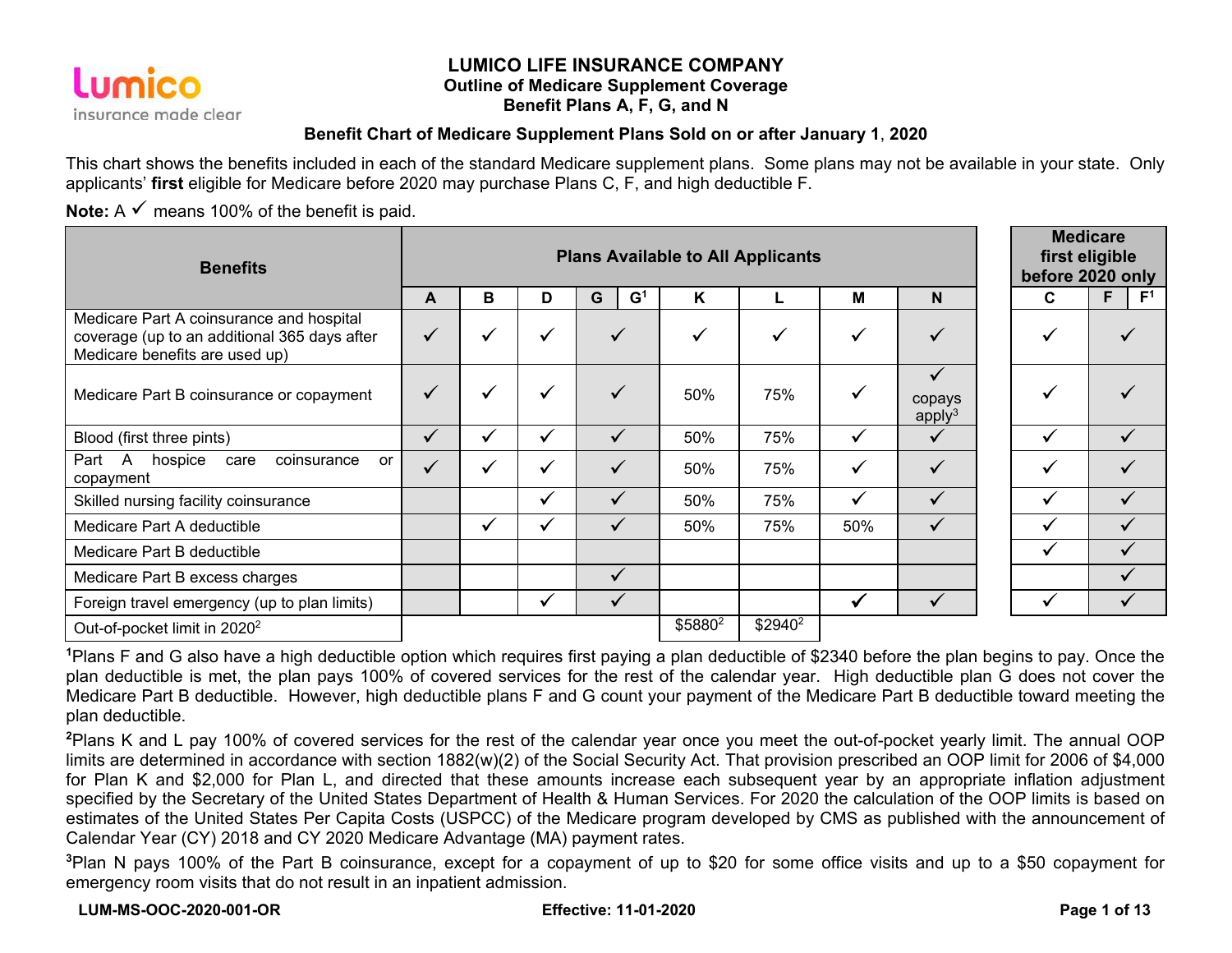#### **OREGON Standard Plans MALE Rates - ANNUAL**

**FOR USE IN ZIP CODES: 970-973**

|                     |        | <b>Preferred</b> |        |        |                     |        | <b>Standard</b> |        |        |
|---------------------|--------|------------------|--------|--------|---------------------|--------|-----------------|--------|--------|
| <b>Attained Age</b> | Plan A | Plan F           | Plan G | Plan N | <b>Attained Age</b> | Plan A | Plan F          | Plan G | Plan N |
| $0 - 64$            | 1,913  | 2,550            | 1,972  | 1,545  | $0 - 64$            | 2,125  | 2,833           | 2,190  | 1,717  |
| 65                  | 1,913  | 2,550            | 1,972  | 1,545  | 65                  | 2,125  | 2,833           | 2,190  | 1,717  |
| 66                  | 1,913  | 2,550            | 1,972  | 1,545  | 66                  | 2,125  | 2,833           | 2,190  | 1,717  |
| 67                  | 1,913  | 2,550            | 1,972  | 1,545  | 67                  | 2,125  | 2,833           | 2,190  | 1,717  |
| 68                  | 1,989  | 2,653            | 2,051  | 1,608  | 68                  | 2,210  | 2,947           | 2,278  | 1,786  |
| 69                  | 2,069  | 2,758            | 2,132  | 1,671  | 69                  | 2,299  | 3,065           | 2,370  | 1,858  |
| 70                  | 2,151  | 2,868            | 2,217  | 1,739  | 70                  | 2,391  | 3,188           | 2,464  | 1,932  |
| 71                  | 2,237  | 2,983            | 2,306  | 1,808  | 71                  | 2,486  | 3,316           | 2,563  | 2,010  |
| 72                  | 2,328  | 3,103            | 2,399  | 1,881  | 72                  | 2,587  | 3,448           | 2,665  | 2,089  |
| 73                  | 2,421  | 3,228            | 2,495  | 1,956  | 73                  | 2,689  | 3,586           | 2,772  | 2,173  |
| 74                  | 2,518  | 3,357            | 2,595  | 2,035  | 74                  | 2,798  | 3,730           | 2,883  | 2,260  |
| 75                  | 2,619  | 3,492            | 2,699  | 2,116  | 75                  | 2,908  | 3,878           | 2,998  | 2,351  |
| 76                  | 2,723  | 3,631            | 2,806  | 2,201  | 76                  | 3,025  | 4,033           | 3,117  | 2,444  |
| 77                  | 2,832  | 3,776            | 2,918  | 2,289  | 77                  | 3,146  | 4,195           | 3,242  | 2,543  |
| 78                  | 2,947  | 3,928            | 3,036  | 2,380  | 78                  | 3,273  | 4,362           | 3,371  | 2,644  |
| 79                  | 3,063  | 4,084            | 3,156  | 2,475  | 79                  | 3,402  | 4,537           | 3,507  | 2,750  |
| 80                  | 3,186  | 4,247            | 3,283  | 2,574  | 80                  | 3,540  | 4,719           | 3,647  | 2,860  |
| 81                  | 3,313  | 4,417            | 3,414  | 2,676  | 81                  | 3,680  | 4,907           | 3,794  | 2,974  |
| 82                  | 3,445  | 4,594            | 3,551  | 2,785  | 82                  | 3,829  | 5,104           | 3,945  | 3,093  |
| 83                  | 3,584  | 4,778            | 3,693  | 2,895  | 83                  | 3,982  | 5,308           | 4,103  | 3,218  |
| 84                  | 3,728  | 4,970            | 3,841  | 3,012  | 84                  | 4,140  | 5,521           | 4,268  | 3,345  |
| 85                  | 3,877  | 5,168            | 3,995  | 3.131  | 85                  | 4,307  | 5,742           | 4,437  | 3,479  |
| 86                  | 4,030  | 5,374            | 4,154  | 3,257  | 86                  | 4,479  | 5,972           | 4,616  | 3,618  |
| 87                  | 4,193  | 5,590            | 4,320  | 3,388  | 87                  | 4,658  | 6,210           | 4,800  | 3,764  |
| 88                  | 4,361  | 5,813            | 4,494  | 3,523  | 88                  | 4,843  | 6,457           | 4,991  | 3,913  |
| 89                  | 4,535  | 6,047            | 4,674  | 3,664  | 89                  | 5,037  | 6,716           | 5,190  | 4,070  |
| 90                  | 4,716  | 6,288            | 4,860  | 3,811  | 90                  | 5,238  | 6,985           | 5,399  | 4,233  |
| 91                  | 4,904  | 6,539            | 5,055  | 3,963  | 91                  | 5,449  | 7,264           | 5,614  | 4,402  |
| 92                  | 5,101  | 6,801            | 5,256  | 4,122  | 92                  | 5,666  | 7,555           | 5,840  | 4,578  |
| 93                  | 5,305  | 7,073            | 5,466  | 4,286  | 93                  | 5,893  | 7,857           | 6,073  | 4,761  |
| 94                  | 5,516  | 7,355            | 5,684  | 4,458  | 94                  | 6,130  | 8,172           | 6,316  | 4,952  |
| 95                  | 5,737  | 7,649            | 5,912  | 4,635  | 95                  | 6,374  | 8,500           | 6,569  | 5,152  |
| 96                  | 5,967  | 7,955            | 6,148  | 4,820  | 96                  | 6,630  | 8,840           | 6,833  | 5,357  |
| 97                  | 6,205  | 8,273            | 6,394  | 5,014  | 97                  | 6,895  | 9,193           | 7,106  | 5,571  |
| 98                  | 6,453  | 8,603            | 6,650  | 5,213  | 98                  | 7,170  | 9,561           | 7,389  | 5,794  |
| 99                  | 6,710  | 8,947            | 6,915  | 5,422  | 99                  | 7,458  | 9,943           | 7,685  | 6,026  |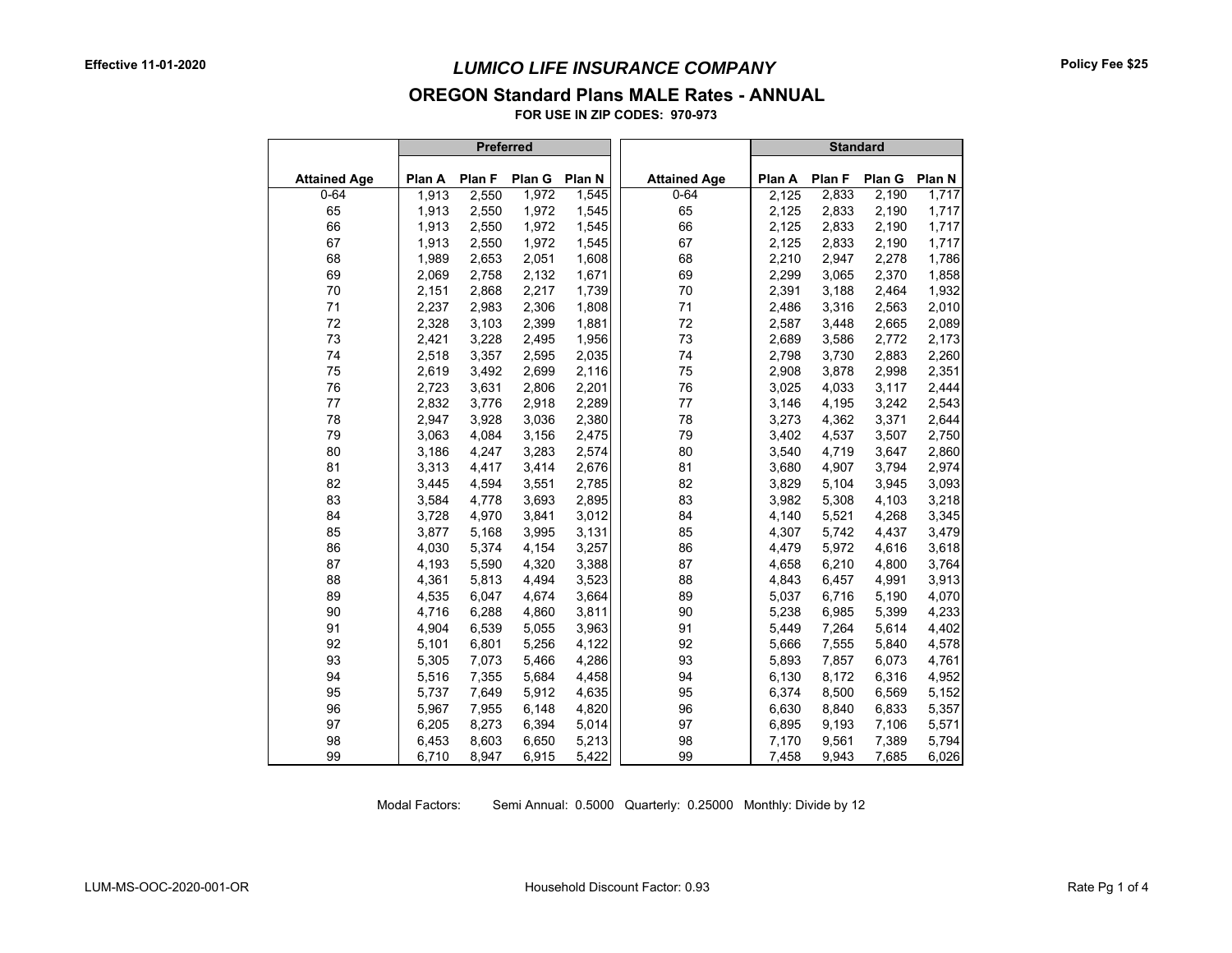## *LUMICO LIFE INSURANCE COMPANY*

#### **OREGON Standard Plans MALE Rates - ANNUAL**

**FOR USE IN ZIP CODES: ALL EXCEPT 970-973**

|                     |        | <b>Preferred</b> |        |        |                     |        | <b>Standard</b> |        |        |
|---------------------|--------|------------------|--------|--------|---------------------|--------|-----------------|--------|--------|
| <b>Attained Age</b> | Plan A | Plan F           | Plan G | Plan N | <b>Attained Age</b> | Plan A | Plan F          | Plan G | Plan N |
| $0 - 64$            | 1,843  | 2,457            | 1,900  | 1,489  | $0 - 64$            | 2,048  | 2,730           | 2,110  | 1,654  |
| 65                  | 1,843  | 2,457            | 1,900  | 1,489  | 65                  | 2,048  | 2,730           | 2,110  | 1,654  |
| 66                  | 1,843  | 2,457            | 1,900  | 1,489  | 66                  | 2,048  | 2,730           | 2,110  | 1,654  |
| 67                  | 1,843  | 2,457            | 1,900  | 1,489  | 67                  | 2,048  | 2,730           | 2,110  | 1,654  |
| 68                  | 1,917  | 2,556            | 1,976  | 1,549  | 68                  | 2,129  | 2,839           | 2,195  | 1,721  |
| 69                  | 1,994  | 2,657            | 2,054  | 1,610  | 69                  | 2,216  | 2,953           | 2,283  | 1,790  |
| 70                  | 2,072  | 2,764            | 2,136  | 1,675  | 70                  | 2,303  | 3,072           | 2,374  | 1,862  |
| 71                  | 2,156  | 2,875            | 2,221  | 1,742  | 71                  | 2,396  | 3,195           | 2,470  | 1,937  |
| 72                  | 2,243  | 2,990            | 2,311  | 1,812  | 72                  | 2,493  | 3,323           | 2,568  | 2,013  |
| 73                  | 2,333  | 3,110            | 2,404  | 1,884  | 73                  | 2,591  | 3,455           | 2,671  | 2,094  |
| 74                  | 2,426  | 3,235            | 2,501  | 1,961  | 74                  | 2,696  | 3,594           | 2,778  | 2,177  |
| 75                  | 2,523  | 3,364            | 2,600  | 2,039  | 75                  | 2,802  | 3,737           | 2,888  | 2,265  |
| 76                  | 2,624  | 3,498            | 2,703  | 2,121  | 76                  | 2,915  | 3,886           | 3,003  | 2,355  |
| 77                  | 2,728  | 3,638            | 2,812  | 2,205  | 77                  | 3,032  | 4,042           | 3,123  | 2,450  |
| 78                  | 2,839  | 3,784            | 2,925  | 2,293  | 78                  | 3,153  | 4,203           | 3,248  | 2,548  |
| 79                  | 2,952  | 3,935            | 3,041  | 2,385  | 79                  | 3,278  | 4,371           | 3,379  | 2,649  |
| 80                  | 3,070  | 4,092            | 3,163  | 2,480  | 80                  | 3,410  | 4,547           | 3,514  | 2,755  |
| 81                  | 3,192  | 4,256            | 3,289  | 2,579  | 81                  | 3,546  | 4,728           | 3,655  | 2,866  |
| 82                  | 3,319  | 4,426            | 3,422  | 2,683  | 82                  | 3,689  | 4,918           | 3,801  | 2,980  |
| 83                  | 3,453  | 4,604            | 3,558  | 2,789  | 83                  | 3,837  | 5,115           | 3,954  | 3,100  |
| 84                  | 3,592  | 4,788            | 3,701  | 2,902  | 84                  | 3,989  | 5,319           | 4,112  | 3,223  |
| 85                  | 3,735  | 4,979            | 3,849  | 3,017  | 85                  | 4,149  | 5,532           | 4,275  | 3,352  |
| 86                  | 3,883  | 5,178            | 4,002  | 3,138  | 86                  | 4,316  | 5,754           | 4,447  | 3,486  |
| 87                  | 4,040  | 5,386            | 4,162  | 3,264  | 87                  | 4,488  | 5,983           | 4,625  | 3,626  |
| 88                  | 4,202  | 5,601            | 4,330  | 3,394  | 88                  | 4,667  | 6,222           | 4,809  | 3,770  |
| 89                  | 4,370  | 5,826            | 4,503  | 3,530  | 89                  | 4,853  | 6,471           | 5,001  | 3,922  |
| 90                  | 4,544  | 6,059            | 4,682  | 3,671  | 90                  | 5,047  | 6,730           | 5,202  | 4,079  |
| 91                  | 4,725  | 6,300            | 4,870  | 3,818  | 91                  | 5,250  | 6,999           | 5,409  | 4,241  |
| 92                  | 4,915  | 6,553            | 5,064  | 3,971  | 92                  | 5,460  | 7,279           | 5,627  | 4,411  |
| 93                  | 5,112  | 6,814            | 5,267  | 4,129  | 93                  | 5,678  | 7,570           | 5,852  | 4,588  |
| 94                  | 5,315  | 7,087            | 5,477  | 4,295  | 94                  | 5,906  | 7,874           | 6,085  | 4,771  |
| 95                  | 5,527  | 7,370            | 5,696  | 4,466  | 95                  | 6,142  | 8,189           | 6,329  | 4,964  |
| 96                  | 5,749  | 7,664            | 5,924  | 4,644  | 96                  | 6,388  | 8,517           | 6,583  | 5,161  |
| 97                  | 5,978  | 7,971            | 6,160  | 4,831  | 97                  | 6,644  | 8,858           | 6,846  | 5,368  |
| 98                  | 6,217  | 8,289            | 6,407  | 5,023  | 98                  | 6,908  | 9,212           | 7,120  | 5,583  |
| 99                  | 6.465  | 8,620            | 6,663  | 5,224  | 99                  | 7,186  | 9,580           | 7,405  | 5,806  |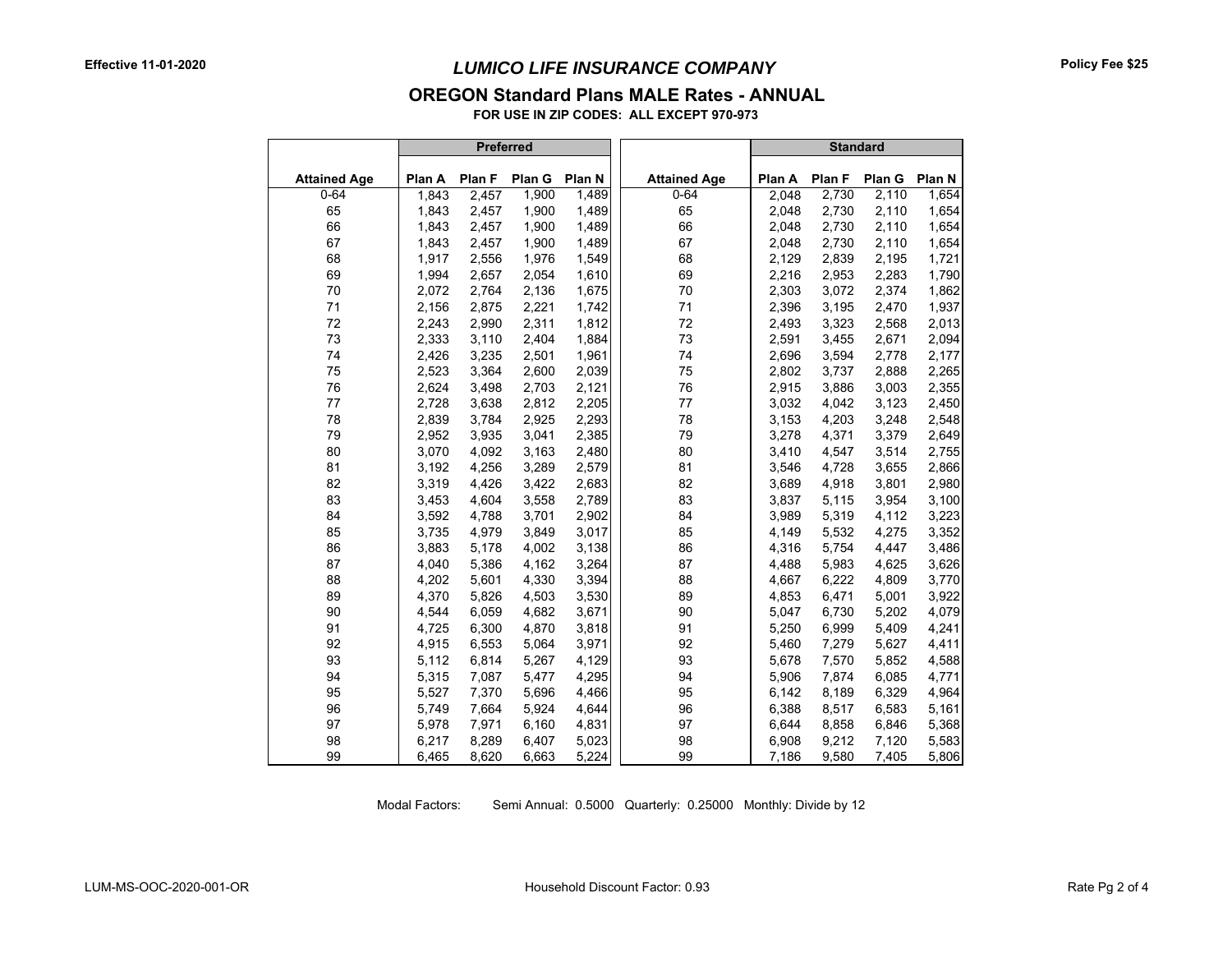#### **OREGON Standard Plans FEMALE Rates - ANNUAL**

**FOR USE IN ZIP CODES: 970-973**

|                     |        | <b>Preferred</b> |        |        |                     |        | <b>Standard</b> |        |        |
|---------------------|--------|------------------|--------|--------|---------------------|--------|-----------------|--------|--------|
| <b>Attained Age</b> | Plan A | Plan F           | Plan G | Plan N | <b>Attained Age</b> | Plan A | Plan F          | Plan G | Plan N |
| $0 - 64$            | 1,708  | 2,277            | 1,760  | 1,381  | $0 - 64$            | 1,897  | 2,530           | 1,955  | 1,533  |
| 65                  | 1,708  | 2,277            | 1,760  | 1,381  | 65                  | 1,897  | 2,530           | 1,955  | 1,533  |
| 66                  | 1,708  | 2,277            | 1,760  | 1,381  | 66                  | 1,897  | 2,530           | 1,955  | 1,533  |
| 67                  | 1,708  | 2,277            | 1,760  | 1,381  | 67                  | 1,897  | 2,530           | 1,955  | 1,533  |
| 68                  | 1,785  | 2,379            | 1,839  | 1,442  | 68                  | 1,973  | 2,630           | 2,033  | 1,593  |
| 69                  | 1,863  | 2,485            | 1,921  | 1,505  | 69                  | 2,052  | 2,736           | 2,115  | 1,658  |
| 70                  | 1,945  | 2,592            | 2,004  | 1,571  | 70                  | 2,133  | 2,844           | 2,199  | 1,724  |
| 71                  | 2,026  | 2,701            | 2,087  | 1,636  | 71                  | 2,218  | 2,958           | 2,286  | 1,793  |
| 72                  | 2,108  | 2,809            | 2,171  | 1,702  | 72                  | 2,307  | 3,076           | 2,377  | 1,865  |
| 73                  | 2,184  | 2,913            | 2,252  | 1,765  | 73                  | 2,400  | 3,199           | 2,473  | 1,938  |
| 74                  | 2,260  | 3,012            | 2,328  | 1,825  | 74                  | 2,496  | 3,327           | 2,571  | 2,016  |
| 75                  | 2,331  | 3,108            | 2,402  | 1.884  | 75                  | 2,595  | 3,460           | 2,675  | 2,097  |
| 76                  | 2,400  | 3,201            | 2,473  | 1,940  | 76                  | 2,699  | 3,599           | 2,781  | 2,180  |
| 77                  | 2,470  | 3,293            | 2,545  | 1,995  | 77                  | 2,808  | 3,742           | 2,893  | 2,268  |
| 78                  | 2,538  | 3,383            | 2,615  | 2,050  | 78                  | 2,919  | 3,893           | 3,008  | 2,359  |
| 79                  | 2,598  | 3,464            | 2,678  | 2,100  | 79                  | 3,036  | 4,048           | 3,129  | 2,453  |
| 80                  | 2,656  | 3,541            | 2,737  | 2,147  | 80                  | 3,158  | 4,209           | 3,254  | 2,550  |
| 81                  | 2,709  | 3,611            | 2,792  | 2,189  | 81                  | 3,282  | 4,377           | 3,384  | 2,653  |
| 82                  | 2,763  | 3,683            | 2,847  | 2,232  | 82                  | 3,415  | 4,553           | 3,519  | 2,758  |
| 83                  | 2,817  | 3,757            | 2,903  | 2,277  | 83                  | 3,551  | 4,735           | 3,660  | 2,870  |
| 84                  | 2,875  | 3,832            | 2,961  | 2,323  | 84                  | 3,695  | 4,925           | 3,806  | 2,984  |
| 85                  | 2,932  | 3,909            | 3,021  | 2,368  | 85                  | 3,842  | 5,121           | 3,958  | 3,103  |
| 86                  | 2,990  | 3,987            | 3,082  | 2,417  | 86                  | 3,995  | 5,326           | 4,117  | 3,228  |
| 87                  | 3,051  | 4,067            | 3,143  | 2,465  | 87                  | 4,155  | 5,539           | 4,280  | 3,357  |
| 88                  | 3,111  | 4,148            | 3,207  | 2,513  | 88                  | 4,321  | 5,761           | 4,452  | 3,491  |
| 89                  | 3,174  | 4,231            | 3,271  | 2,565  | 89                  | 4,493  | 5,991           | 4,631  | 3,630  |
| 90                  | 3,237  | 4,316            | 3,336  | 2,616  | 90                  | 4,672  | 6,230           | 4,815  | 3,775  |
| 91                  | 3,301  | 4,402            | 3,403  | 2,667  | 91                  | 4,859  | 6,480           | 5,009  | 3,926  |
| 92                  | 3,369  | 4,490            | 3,470  | 2,722  | 92                  | 5,054  | 6,739           | 5,209  | 4,083  |
| 93                  | 3,436  | 4,580            | 3,539  | 2,776  | 93                  | 5,257  | 7,009           | 5,418  | 4,248  |
| 94                  | 3,503  | 4,671            | 3,611  | 2,830  | 94                  | 5,467  | 7,288           | 5,633  | 4,416  |
| 95                  | 3,573  | 4,764            | 3,682  | 2,886  | 95                  | 5,684  | 7,579           | 5,858  | 4,593  |
| 96                  | 3,645  | 4,859            | 3,756  | 2,945  | 96                  | 5,912  | 7,883           | 6,093  | 4,777  |
| 97                  | 3,718  | 4,957            | 3,832  | 3,004  | 97                  | 6,149  | 8,198           | 6,336  | 4,968  |
| 98                  | 3,792  | 5,056            | 3,908  | 3,064  | 98                  | 6,393  | 8,525           | 6,589  | 5,166  |
| 99                  | 3,867  | 5,157            | 3,986  | 3,125  | 99                  | 6,649  | 8,866           | 6,852  | 5,373  |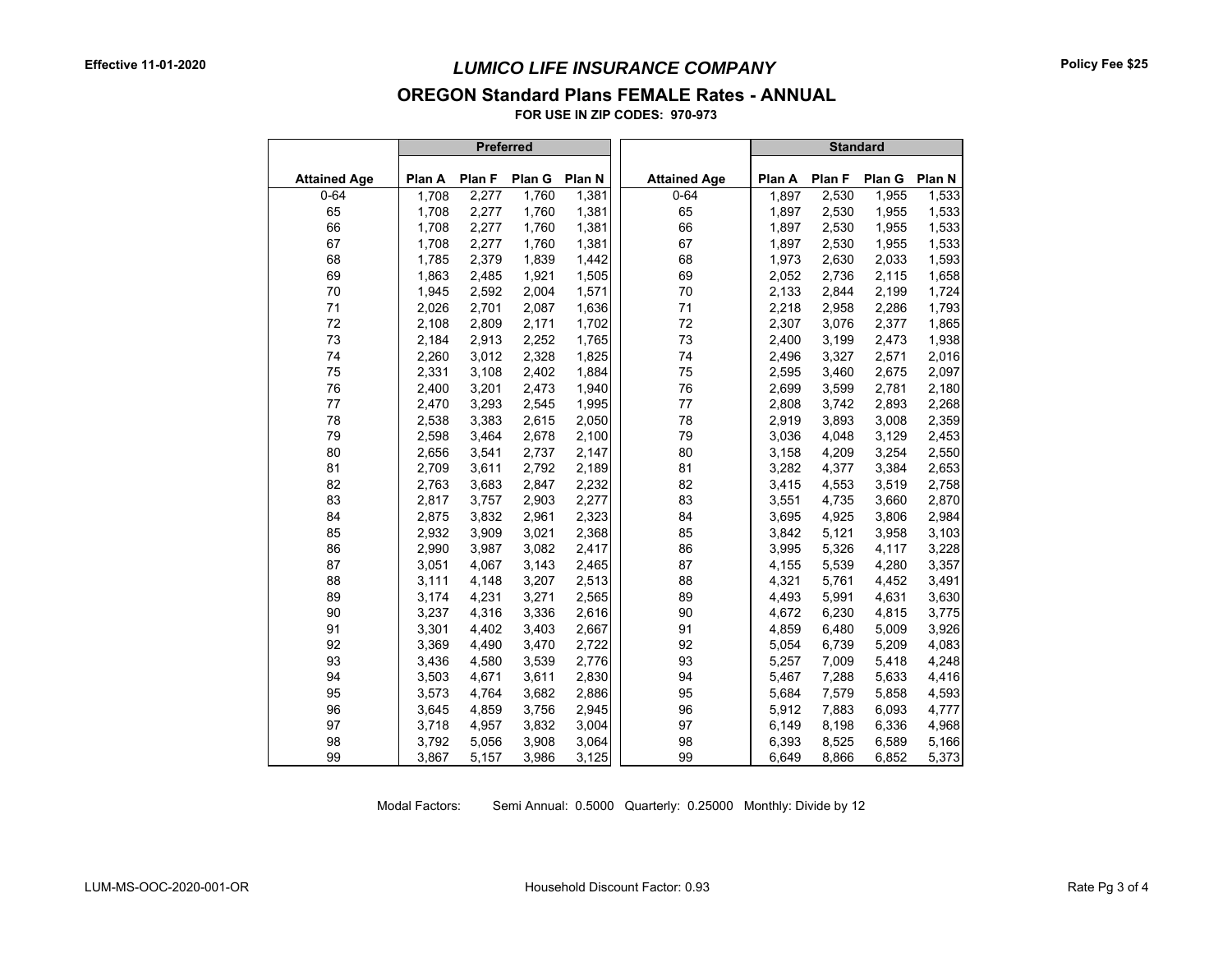#### **OREGON Standard Plans FEMALE Rates - ANNUAL**

**FOR USE IN ZIP CODES: ALL EXCEPT 970-973**

|                     |        | Preferred |        |        |                     |        | <b>Standard</b> |        |        |
|---------------------|--------|-----------|--------|--------|---------------------|--------|-----------------|--------|--------|
| <b>Attained Age</b> | Plan A | Plan F    | Plan G | Plan N | <b>Attained Age</b> | Plan A | Plan F          | Plan G | Plan N |
| $0 - 64$            | 1,646  | 2,194     | 1,695  | 1,330  | $0 - 64$            | 1,828  | 2,437           | 1,883  | 1,477  |
| 65                  | 1,646  | 2,194     | 1,695  | 1,330  | 65                  | 1,828  | 2,437           | 1,883  | 1,477  |
| 66                  | 1,646  | 2,194     | 1,695  | 1,330  | 66                  | 1,828  | 2,437           | 1,883  | 1,477  |
| 67                  | 1,646  | 2,194     | 1,695  | 1,330  | 67                  | 1,828  | 2,437           | 1,883  | 1,477  |
| 68                  | 1,720  | 2,293     | 1,772  | 1,390  | 68                  | 1,901  | 2,534           | 1,958  | 1,535  |
| 69                  | 1,795  | 2,394     | 1,851  | 1,450  | 69                  | 1,977  | 2,636           | 2,038  | 1,598  |
| 70                  | 1,874  | 2,497     | 1,930  | 1,514  | 70                  | 2,055  | 2,741           | 2,119  | 1,661  |
| 71                  | 1,952  | 2,602     | 2,011  | 1,576  | 71                  | 2,137  | 2,850           | 2,202  | 1,728  |
| 72                  | 2,031  | 2,707     | 2,092  | 1,640  | 72                  | 2,223  | 2,964           | 2,290  | 1,797  |
| 73                  | 2,105  | 2,807     | 2,170  | 1,701  | 73                  | 2,313  | 3,082           | 2,383  | 1,868  |
| 74                  | 2,177  | 2,902     | 2,243  | 1,759  | 74                  | 2,405  | 3,206           | 2,477  | 1,942  |
| 75                  | 2,246  | 2,995     | 2,314  | 1,815  | 75                  | 2,500  | 3,333           | 2,577  | 2,020  |
| 76                  | 2,313  | 3,084     | 2,383  | 1,869  | 76                  | 2,600  | 3,467           | 2,680  | 2,101  |
| 77                  | 2,380  | 3,173     | 2,452  | 1,923  | 77                  | 2,705  | 3,606           | 2,787  | 2,186  |
| 78                  | 2,445  | 3,259     | 2,520  | 1,975  | 78                  | 2,813  | 3,751           | 2,899  | 2,273  |
| 79                  | 2,503  | 3,338     | 2,580  | 2,023  | 79                  | 2,925  | 3,900           | 3,015  | 2,364  |
| 80                  | 2,559  | 3,412     | 2,637  | 2,068  | 80                  | 3,042  | 4,055           | 3,135  | 2,457  |
| 81                  | 2,610  | 3,480     | 2,690  | 2,109  | 81                  | 3,162  | 4,217           | 3,260  | 2,556  |
| 82                  | 2,662  | 3,549     | 2,743  | 2,150  | 82                  | 3,290  | 4,386           | 3,391  | 2,658  |
| 83                  | 2,714  | 3,620     | 2,797  | 2,194  | 83                  | 3,421  | 4,562           | 3,526  | 2,765  |
| 84                  | 2,770  | 3,692     | 2,853  | 2,238  | 84                  | 3,560  | 4,745           | 3,667  | 2,876  |
| 85                  | 2,825  | 3,766     | 2,910  | 2,282  | 85                  | 3,701  | 4,935           | 3,814  | 2,990  |
| 86                  | 2,881  | 3,841     | 2,969  | 2,328  | 86                  | 3,849  | 5,132           | 3,967  | 3,110  |
| 87                  | 2,939  | 3,918     | 3,028  | 2,375  | 87                  | 4,003  | 5,336           | 4,124  | 3,235  |
| 88                  | 2,998  | 3,997     | 3,090  | 2,422  | 88                  | 4,163  | 5,550           | 4,290  | 3,363  |
| 89                  | 3,058  | 4,077     | 3,151  | 2,471  | 89                  | 4,329  | 5,772           | 4,462  | 3,498  |
| 90                  | 3,119  | 4,159     | 3,215  | 2,521  | 90                  | 4,502  | 6,003           | 4,640  | 3,637  |
| 91                  | 3,181  | 4,242     | 3,279  | 2,570  | 91                  | 4,682  | 6,243           | 4,826  | 3,783  |
| 92                  | 3,246  | 4,326     | 3,344  | 2,622  | 92                  | 4,870  | 6,493           | 5,019  | 3,934  |
| 93                  | 3,310  | 4,413     | 3,410  | 2,675  | 93                  | 5,065  | 6,753           | 5,220  | 4,093  |
| 94                  | 3,375  | 4,500     | 3,479  | 2,727  | 94                  | 5,267  | 7,022           | 5,427  | 4,255  |
| 95                  | 3,443  | 4,590     | 3,548  | 2,781  | 95                  | 5,477  | 7,303           | 5,645  | 4,425  |
| 96                  | 3,512  | 4,682     | 3,619  | 2,837  | 96                  | 5,697  | 7,595           | 5,871  | 4,603  |
| 97                  | 3,583  | 4,776     | 3,692  | 2,894  | 97                  | 5,925  | 7,898           | 6,104  | 4,787  |
| 98                  | 3,654  | 4,871     | 3,765  | 2,952  | 98                  | 6,160  | 8,214           | 6,348  | 4,978  |
| 99                  | 3,726  | 4,968     | 3,840  | 3,011  | 99                  | 6,406  | 8,542           | 6,602  | 5,177  |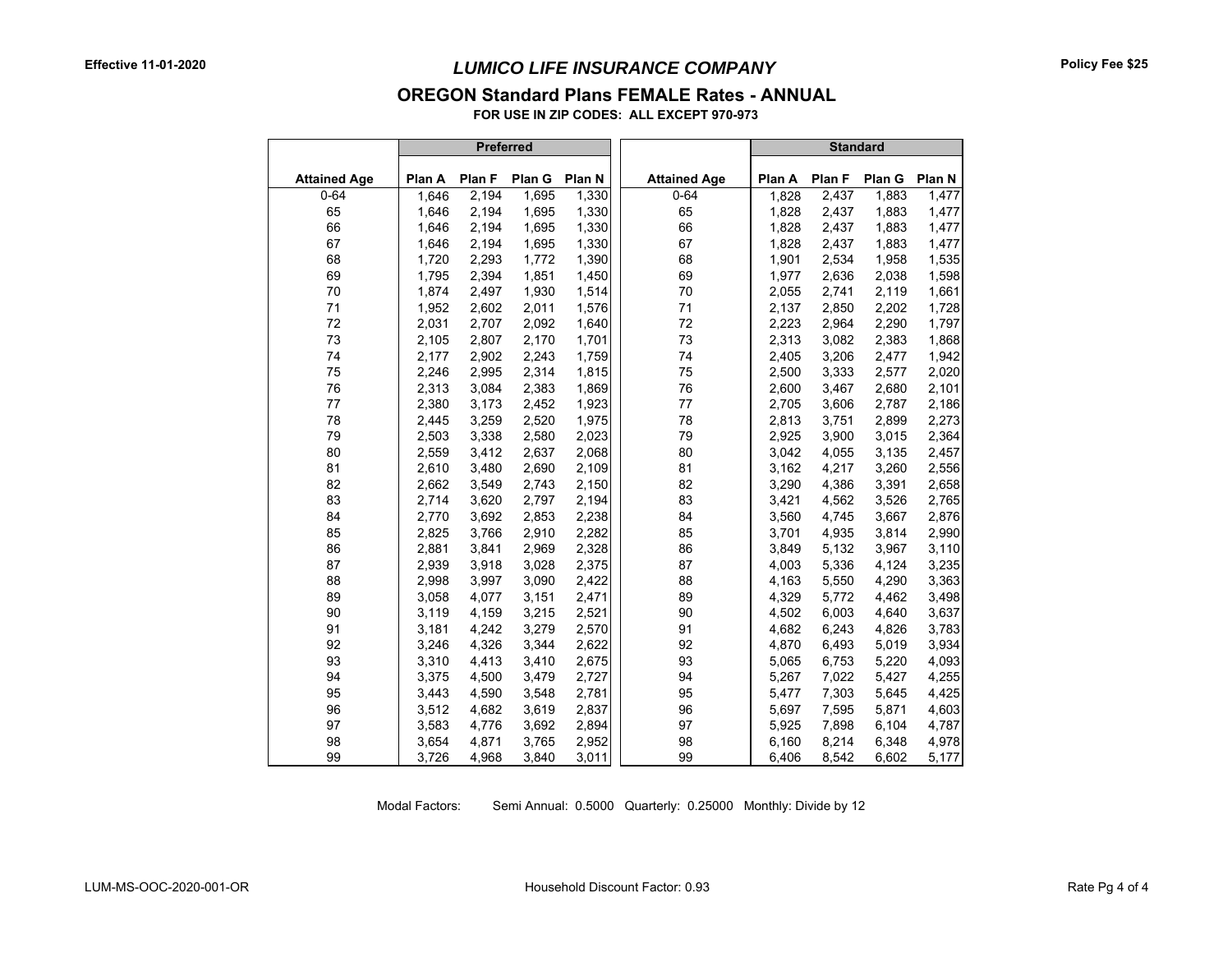## **PREMIUM INFORMATION**

We, Lumico Life Insurance Company, can only raise your premium if we raise the premium for all policies like yours in this State. The change in premium will apply to all covered persons in the same class. Class is defined as attained age, gender, underwriting class, state of issue, and your most recent zip code of residence in the state of issue. This type of premium change can occur on any premium due date, but will only occur once in a 12 month period. Premiums are based on your attained age and will change on your policy anniversary date.

#### **DISCLOSURES**

Use this outline to compare benefits and premiums among policies.

#### **READ YOUR POLICY VERY CAREFULLY**

This is only an outline describing your policy's most important features. The policy is your insurance contract. You must read the policy itself to understand all of the rights and duties of both you and Lumico Life Insurance Company.

#### **RIGHT TO RETURN POLICY**

If you find that you are not satisfied with your policy, you may return it to: Lumico Life Insurance Company, Medicare Supplement Administration, P.O. Box 10875, Clearwater, Florida 33757-8875. If you send the policy back to us within 30 days after you receive it, we will treat the policy as if it had never been issued and return all of your payments.

# **POLICY REPLACEMENT**

If you are replacing another health insurance policy, do NOT cancel it until you have actually received your new policy and are sure you want to keep it.

## **NOTICE**

This policy may not fully cover all of your medical costs. Neither Lumico Life Insurance Company nor its agents are connected with Medicare. This outline of coverage does not give all the details of Medicare coverage. Contact your local Social Security Office or consult *Medicare and You* for more details.

## **COMPLETE ANSWERS ARE VERY IMPORTANT**

When you fill out the application for the new policy, be sure to answer truthfully and completely all questions about your medical and health history. Lumico Life Insurance Company may cancel your policy and refuse to pay any claims if you leave out or falsify important medical information.

## **Review the application carefully before you sign it. Be certain that all information has been properly recorded.**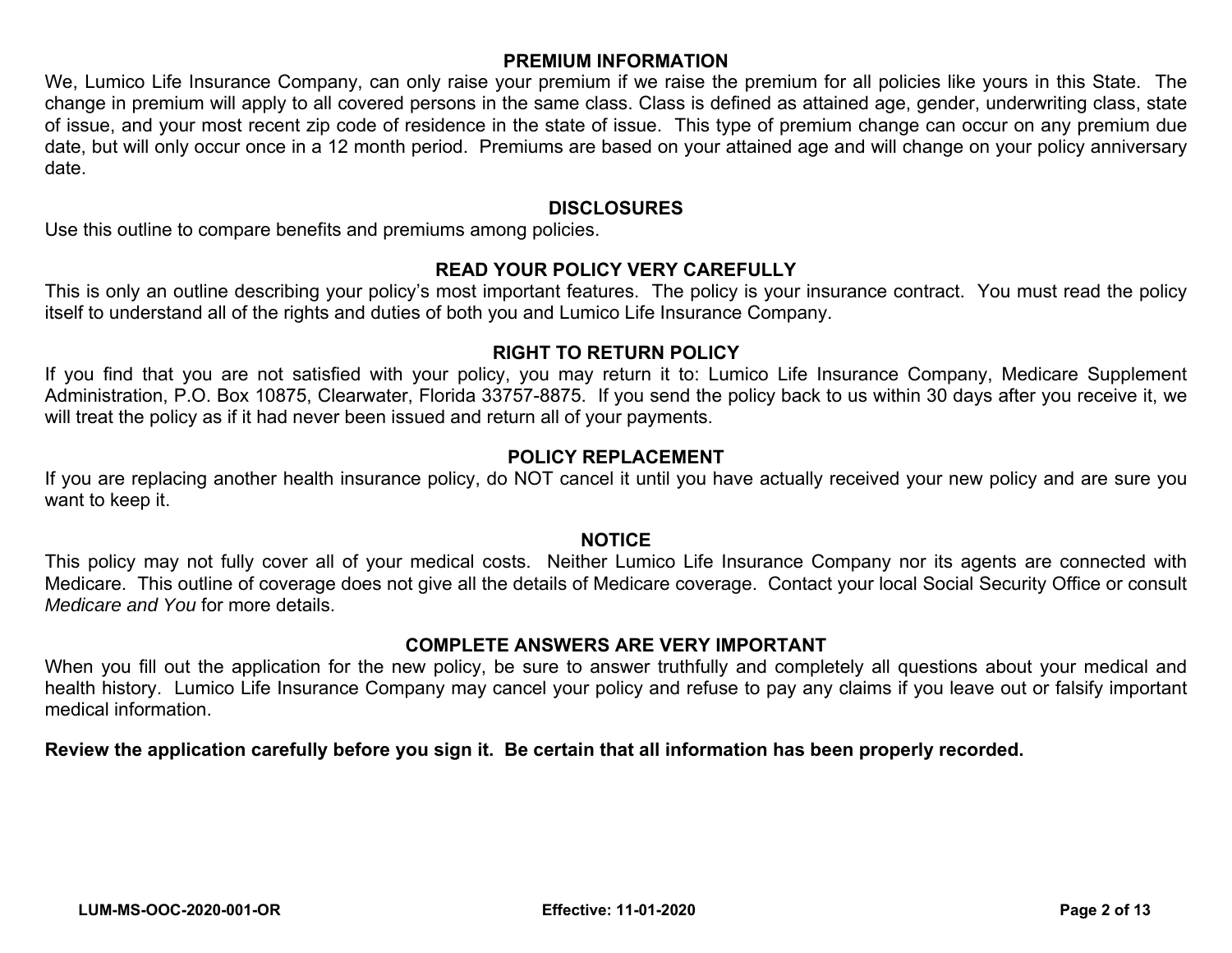#### **PLAN A**

### **MEDICARE (PART A) – HOSPITAL SERVICES – PER BENEFIT PERIOD**

\*A benefit period begins on the first day you receive service as an inpatient in a hospital and ends after you have been out of the hospital and have not received skilled care in any other facility for 60 days in a row.

| <b>SERVICES</b>                                                                                                                                                                                                                                                                                                                        | <b>MEDICARE PAYS</b>                                                                                   | <b>PLAN PAYS</b>                      | <b>YOU PAY</b>                        |
|----------------------------------------------------------------------------------------------------------------------------------------------------------------------------------------------------------------------------------------------------------------------------------------------------------------------------------------|--------------------------------------------------------------------------------------------------------|---------------------------------------|---------------------------------------|
| <b>HOSPITALIZATION*</b><br>Semiprivate room and board, general nursing<br>and miscellaneous services and supplies                                                                                                                                                                                                                      |                                                                                                        |                                       |                                       |
| First 60 days<br>61 <sup>st</sup> thru 90 <sup>th</sup> day<br>91 <sup>st</sup> day and after:                                                                                                                                                                                                                                         | All but \$1408<br>All but \$352 a day                                                                  | \$0<br>\$352 a day                    | \$1408 (Part A deductible)<br>\$0     |
| While using 60 lifetime reserve days<br>Once lifetime reserve days are used:                                                                                                                                                                                                                                                           | All but \$704 a day                                                                                    | \$704 a day                           | \$0                                   |
| Additional 365 days                                                                                                                                                                                                                                                                                                                    | \$0                                                                                                    | 100% of Medicare eligible<br>expenses | $$0**$                                |
| Beyond the additional 365 days                                                                                                                                                                                                                                                                                                         | \$0                                                                                                    | \$0                                   | All costs                             |
| <b>SKILLED NURSING FACILITY CARE*</b><br>You must meet Medicare's requirements,<br>including having been in a hospital for at least<br>3 days and entered a Medicare-approved<br>facility within 30 days after leaving the hospital<br>First 20 days<br>21 <sup>st</sup> thru 100 <sup>th</sup> day<br>101 <sup>st</sup> day and after | All approved amounts<br>All but \$176 a day<br>\$0                                                     | \$0<br>\$0<br>\$0                     | \$0<br>Up to \$176 a day<br>All costs |
| <b>BLOOD</b><br>First 3 pints<br><b>Additional amounts</b>                                                                                                                                                                                                                                                                             | \$0<br>100%                                                                                            | 3 pints<br>\$0                        | \$0<br>\$0                            |
| <b>HOSPICE CARE</b>                                                                                                                                                                                                                                                                                                                    |                                                                                                        |                                       |                                       |
| You must meet Medicare's requirements,<br>including a doctor's certification of terminal<br>illness.                                                                                                                                                                                                                                   | All but very limited co-<br>payment/ coinsurance for<br>outpatient drugs and inpatient<br>respite care | Medicare copayment/coinsurance        | \$0                                   |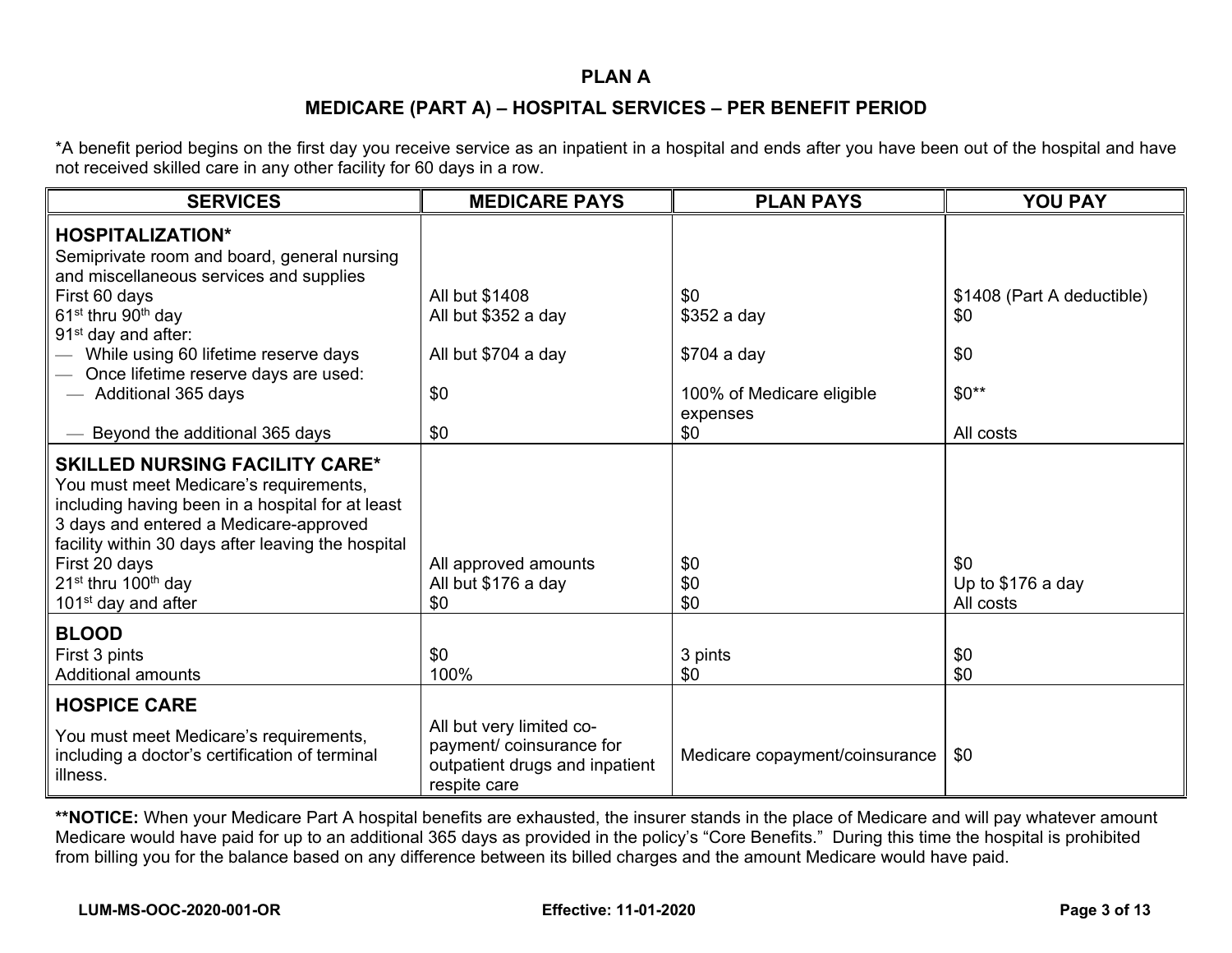## **PLAN A**

# **MEDICARE (PART B) – MEDICAL SERVICES – PER CALENDAR YEAR**

\*Once you have been billed \$198 of Medicare-approved amounts for covered services (which are noted with an asterisk), your Part B deductible will have been met for the calendar year.

| <b>SERVICES</b>                                | <b>MEDICARE PAYS</b> | <b>PLAN PAYS</b> | <b>YOU PAY</b>            |
|------------------------------------------------|----------------------|------------------|---------------------------|
| <b>MEDICAL EXPENSES -</b>                      |                      |                  |                           |
| IN OR OUT OF THE HOSPITAL AND                  |                      |                  |                           |
| <b>OUTPATIENT HOSPITAL TREATMENT, such as</b>  |                      |                  |                           |
| Physician's services, inpatient and outpatient |                      |                  |                           |
| medical and surgical services and supplies,    |                      |                  |                           |
| physical and speech therapy, diagnostic tests, |                      |                  |                           |
| durable medical equipment,                     |                      |                  |                           |
| First \$198 of Medicare                        |                      |                  |                           |
| Approved Amounts*                              | \$0                  | \$0              | \$198 (Part B deductible) |
| <b>Remainder of Medicare</b>                   |                      |                  |                           |
| <b>Approved Amounts</b>                        | Generally 80%        | Generally 20%    | \$0                       |
| <b>PART B EXCESS CHARGES</b>                   |                      |                  |                           |
| (Above Medicare Approved Amounts)              | \$0                  | \$0              | All costs                 |
| <b>BLOOD</b>                                   |                      |                  |                           |
| First 3 pints                                  | \$0                  | All costs        | \$0                       |
| Next \$198 of Medicare Approved Amounts*       | \$0                  | \$0              | \$198 (Part B deductible) |
| <b>Remainder of Medicare Approved Amounts</b>  | 80%                  | 20%              | \$0                       |
| <b>CLINICAL LABORATORY</b>                     |                      |                  |                           |
| <b>SERVICES – TESTS FOR DIAGNOSTIC</b>         |                      |                  |                           |
| <b>SERVICES</b>                                | 100%                 | \$0              | \$0                       |

## **PARTS A & B**

| <b>SERVICES</b>                               | <b>MEDICARE PAYS</b> | <b>PLAN PAYS</b> | <b>YOU PAY</b>            |
|-----------------------------------------------|----------------------|------------------|---------------------------|
| <b>HOME HEALTH CARE</b>                       |                      |                  |                           |
| MEDICARE APPROVED SERVICES                    |                      |                  |                           |
| Medically necessary skilled care services and |                      |                  |                           |
| medical supplies                              | 100%                 | \$0              | \$0                       |
| Durable medical equipment                     |                      |                  |                           |
| First \$198 of Medicare Approved Amounts*     | \$0                  | \$0              | \$198 (Part B deductible) |
| <b>Remainder of Medicare</b>                  |                      |                  |                           |
| <b>Approved Amounts</b>                       | 80%                  | 20%              | \$0                       |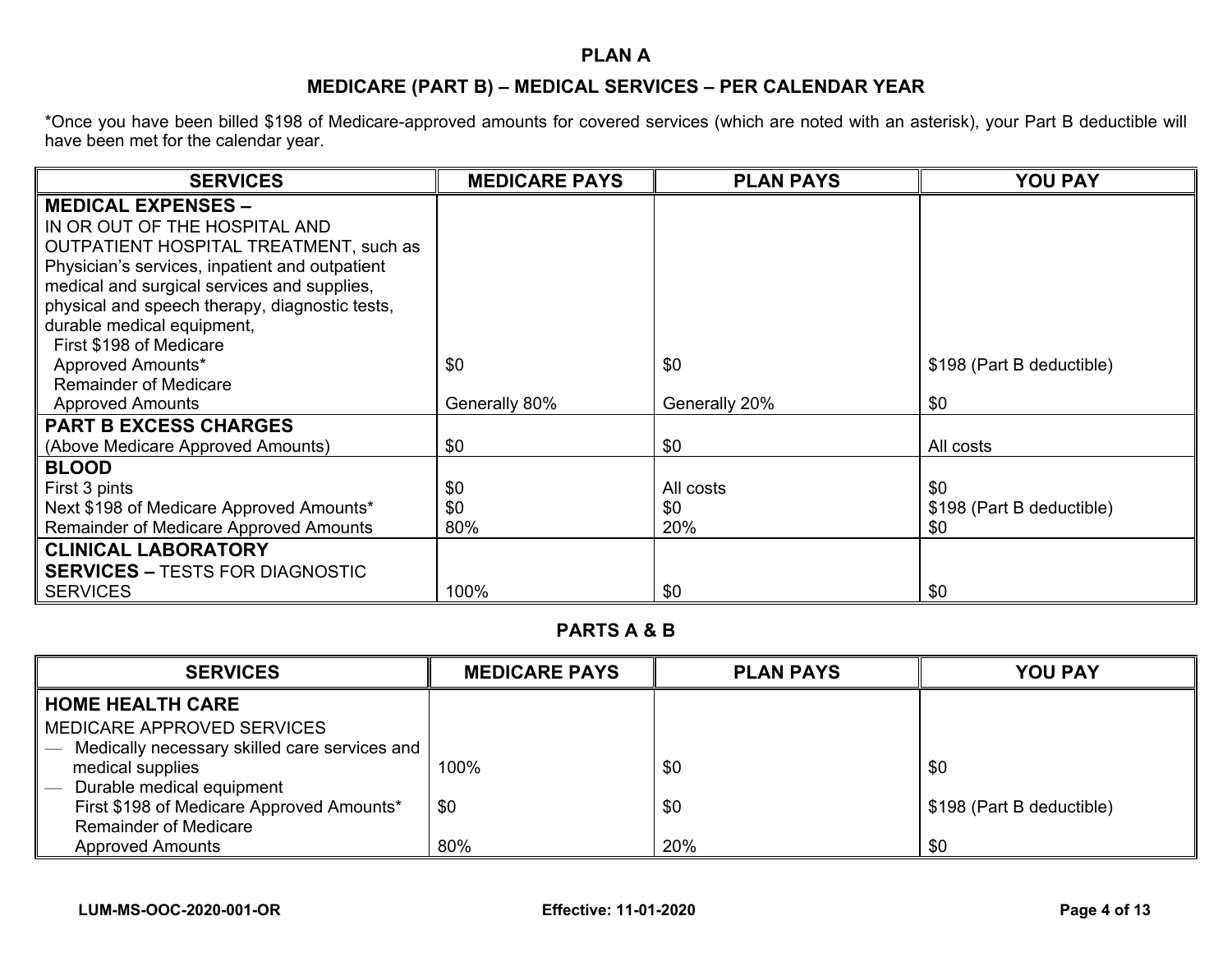#### **PLAN F**

## **MEDICARE (PART A) – HOSPITAL SERVICES – PER BENEFIT PERIOD**

\*A benefit period begins on the first day you receive service as an inpatient in a hospital and ends after you have been out of the hospital and have not received skilled care in any other facility for 60 days in a row.

| <b>SERVICES</b>                             | <b>MEDICARE PAYS</b>             | <b>PLAN PAYS</b>                   | <b>YOU PAY</b> |
|---------------------------------------------|----------------------------------|------------------------------------|----------------|
| <b>HOSPITALIZATION*</b>                     |                                  |                                    |                |
| Semiprivate room and board, general         |                                  |                                    |                |
| nursing and miscellaneous services          |                                  |                                    |                |
| and supplies                                |                                  |                                    |                |
| First 60 days                               | All but \$1408                   | \$1408 (Part A deductible)         | \$0            |
| 61 <sup>st</sup> thru 90 <sup>th</sup> day  | All but \$352 a day              | \$352 a day                        | \$0            |
| 91 <sup>st</sup> day and after:             |                                  |                                    |                |
| While using 60 lifetime reserve             |                                  |                                    |                |
| days                                        | All but \$704 a day              | \$704 a day                        | \$0            |
| Once lifetime reserve days are              |                                  |                                    |                |
| used:                                       |                                  |                                    |                |
| Additional 365 days                         | \$0                              | 100% of Medicare eligible expenses | $$0**$         |
| Beyond the additional 365 days              | \$0                              | \$0                                | All costs      |
| <b>SKILLED NURSING FACILITY</b>             |                                  |                                    |                |
| CARE*                                       |                                  |                                    |                |
| You must meet Medicare's                    |                                  |                                    |                |
| requirements, including having been         |                                  |                                    |                |
| in a hospital for at least 3 days and       |                                  |                                    |                |
| entered a Medicare-approved facility        |                                  |                                    |                |
| within 30 days after leaving the            |                                  |                                    |                |
| hospital                                    |                                  |                                    |                |
| First 20 days                               | All approved amounts             | \$0                                | \$0            |
| 21 <sup>st</sup> thru 100 <sup>th</sup> day | All but \$176 a day              | Up to \$176 a day                  | \$0            |
| 101 $st$ day and after                      | \$0                              | \$0                                | All costs      |
| <b>BLOOD</b>                                |                                  |                                    |                |
| First 3 pints                               | \$0                              | 3 pints                            | \$0            |
| <b>Additional amounts</b>                   | 100%                             | \$0                                | \$0            |
| <b>HOSPICE CARE</b>                         |                                  |                                    |                |
| You must meet Medicare's                    | All but very limited copayment/  | Medicare                           |                |
| requirements, including a doctor's          | coinsurance for outpatient drugs | copayment/coinsurance              | \$0            |
| certification of terminal illness.          | and inpatient respite care       |                                    |                |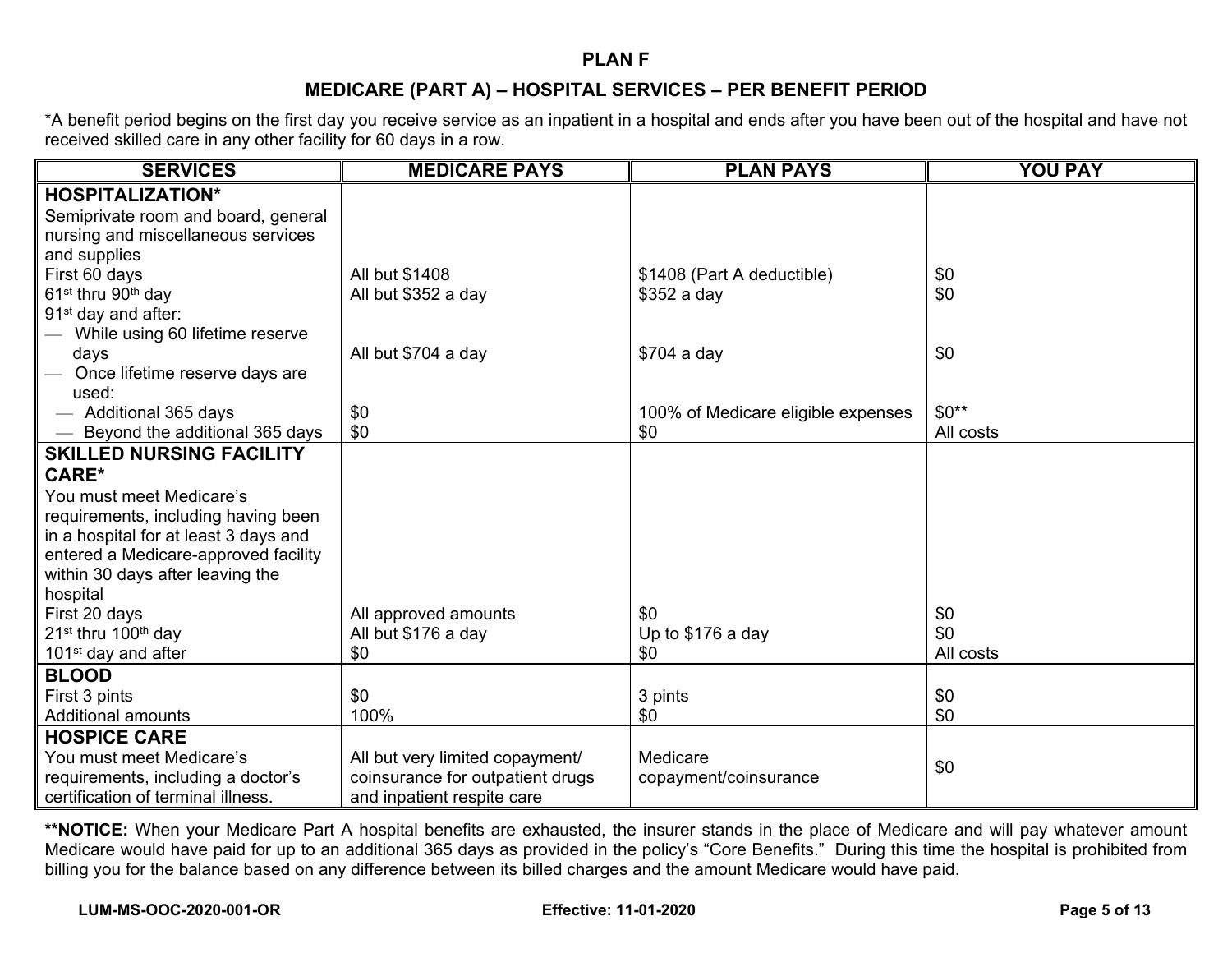## **PLAN F**

# **MEDICARE (PART B) – MEDICAL SERVICES – PER CALENDAR YEAR**

\*Once you have been billed \$198 of Medicare-approved amounts for covered services (which are noted with an asterisk), your Part B deductible will have been met for the calendar year.

| <b>SERVICES</b>                                                                                                                                                                                                                                                                                                                                                                                  | <b>MEDICARE PAYS</b> | <b>PLAN PAYS</b>                              | <b>YOU PAY</b>    |
|--------------------------------------------------------------------------------------------------------------------------------------------------------------------------------------------------------------------------------------------------------------------------------------------------------------------------------------------------------------------------------------------------|----------------------|-----------------------------------------------|-------------------|
| <b>MEDICAL EXPENSES -</b><br>IN OR OUT OF THE HOSPITAL AND<br>OUTPATIENT HOSPITAL TREATMENT,<br>such as Physician's services, inpatient and<br>outpatient medical and surgical services and<br>supplies, physical and speech therapy,<br>diagnostic tests, durable medical equipment,<br>First \$198 of Medicare<br>Approved Amounts*<br><b>Remainder of Medicare</b><br><b>Approved Amounts</b> | \$0<br>Generally 80% | \$198 (Part B deductible)<br>Generally 20%    | \$0<br>\$0        |
| <b>PART B EXCESS CHARGES</b><br>(Above Medicare Approved Amounts)                                                                                                                                                                                                                                                                                                                                | \$0                  | 100%                                          | \$0               |
| <b>BLOOD</b><br>First 3 pints<br>Next \$198 of Medicare Approved amounts*<br>Remainder of Medicare Approved amounts                                                                                                                                                                                                                                                                              | \$0<br>\$0<br>80%    | All costs<br>\$198 (Part B deductible)<br>20% | \$0<br>\$0<br>\$0 |
| <b>CLINICAL LABORATORY SERVICES -</b><br><b>TESTS FOR DIAGNOSTIC SERVICES</b>                                                                                                                                                                                                                                                                                                                    | 100%                 | \$0                                           | \$0               |

(continued)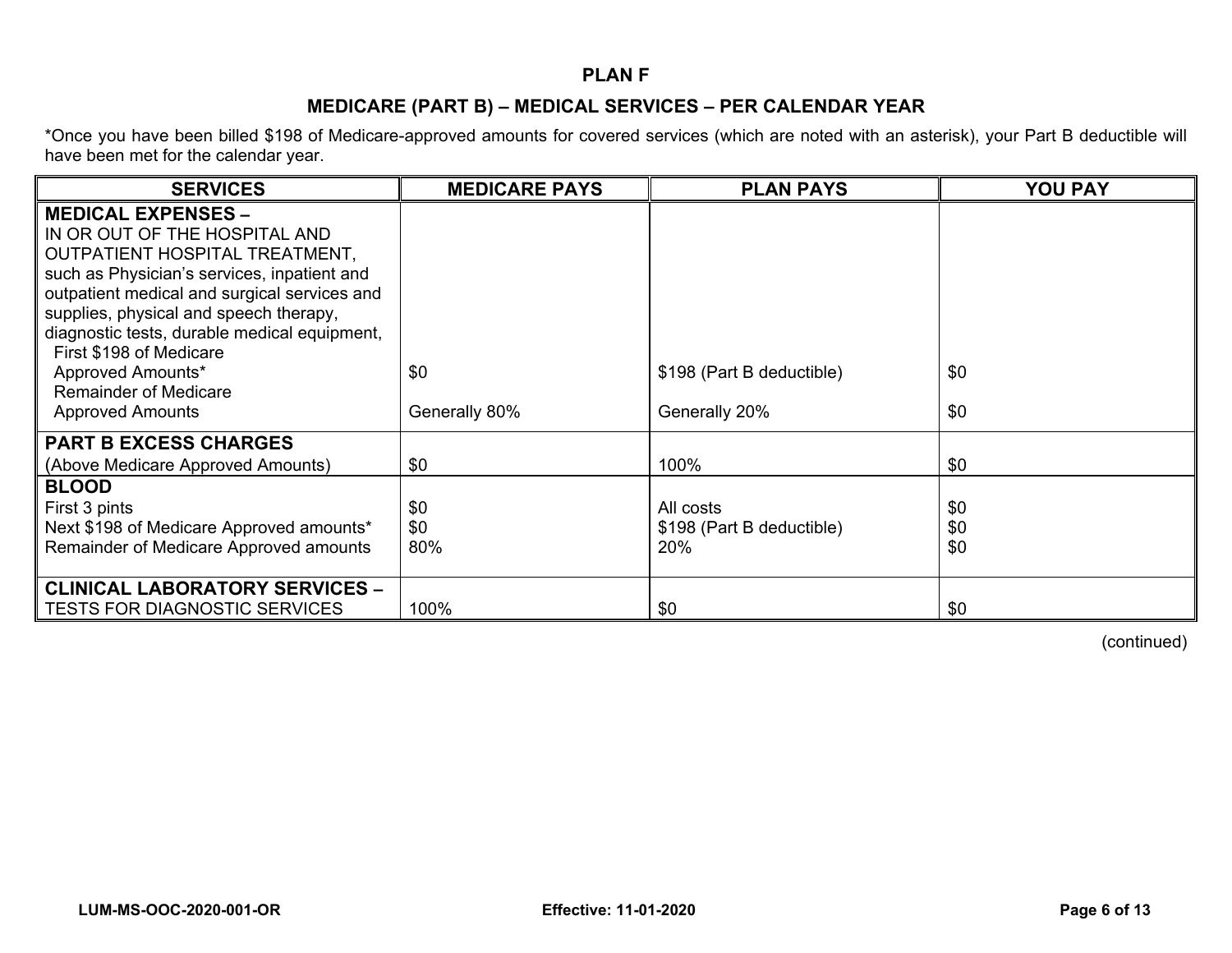#### **PLAN F**

# **PARTS A & B**

| <b>SERVICES</b>                           | <b>MEDICARE PAYS</b> | <b>PLAN PAYS</b>          | <b>YOU PAY</b> |
|-------------------------------------------|----------------------|---------------------------|----------------|
| <b>HOME HEALTH CARE</b>                   |                      |                           |                |
| MEDICARE APPROVED SERVICES                |                      |                           |                |
| Medically necessary skilled care services |                      |                           |                |
| and medical supplies                      | 100%                 | \$0                       | \$0            |
| Durable medical equipment                 |                      |                           |                |
| First \$198 of Medicare Approved          |                      |                           |                |
| Amounts*                                  | \$0                  | \$198 (Part B deductible) | \$0            |
| <b>Remainder of Medicare</b>              |                      |                           |                |
| <b>Approved Amounts</b>                   | 80%                  | 20%                       | \$0            |

#### **OTHER BENEFITS – NOT COVERED BY MEDICARE**

| <b>SERVICES</b>                                | <b>MEDICARE PAYS</b> | <b>PLAN PAYS</b>                                 | <b>YOU PAY</b>                                        |
|------------------------------------------------|----------------------|--------------------------------------------------|-------------------------------------------------------|
| <b>FOREIGN TRAVEL - NOT</b>                    |                      |                                                  |                                                       |
| <b>COVERED BY MEDICARE</b>                     |                      |                                                  |                                                       |
| Medically necessary emergency care             |                      |                                                  |                                                       |
| services beginning during the first 60 days of |                      |                                                  |                                                       |
| each trip outside the USA                      |                      |                                                  |                                                       |
| First \$250 each calendar year                 | \$0                  | \$0                                              | \$250                                                 |
| Remainder of charges                           | \$0                  | 80% to a lifetime maximum benefit of<br>\$50,000 | 20% and amounts over the<br>\$50,000 lifetime maximum |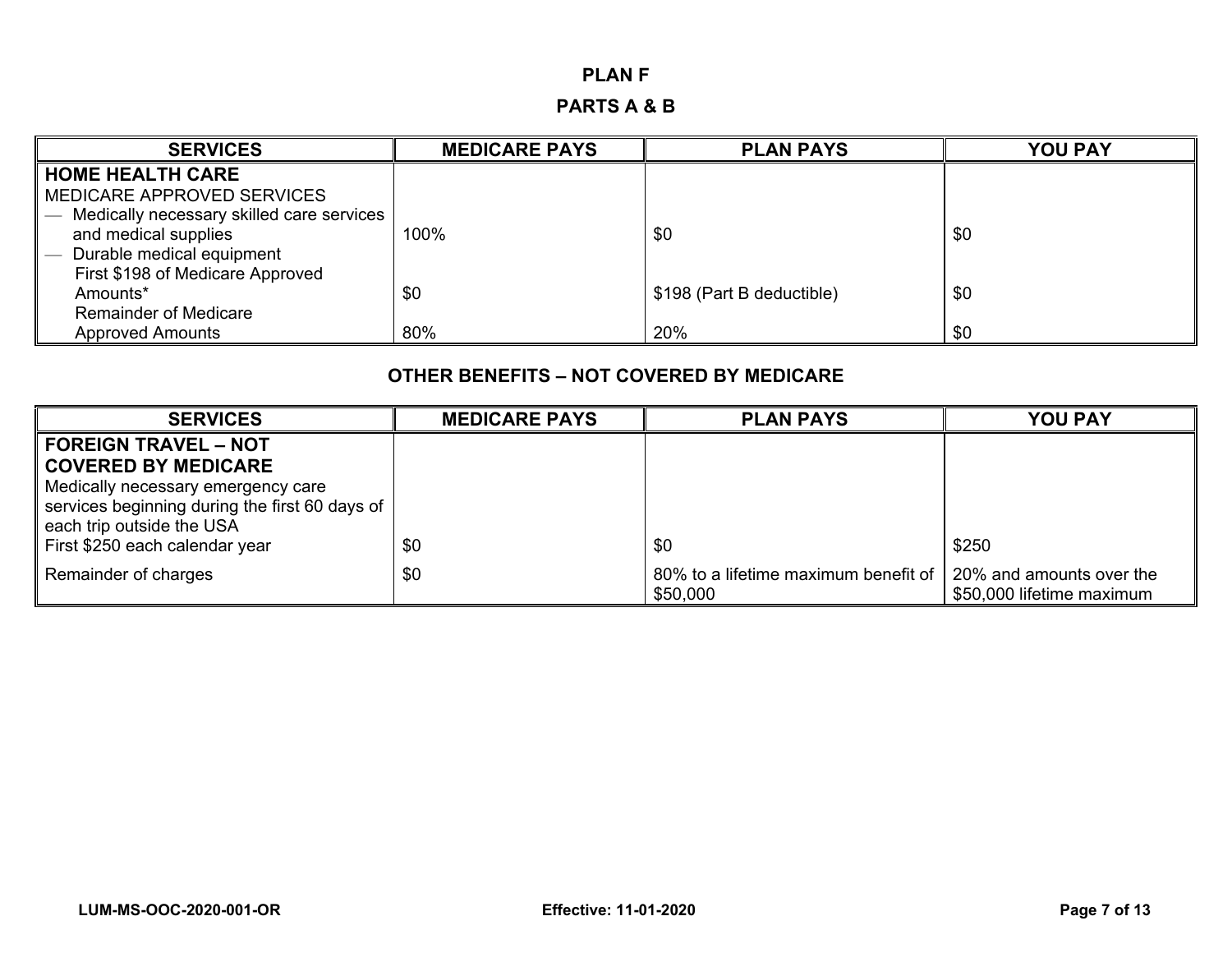#### **PLAN G**

# **MEDICARE (PART A) – HOSPITAL SERVICES – PER BENEFIT PERIOD**

\*A benefit period begins on the first day you receive service as an inpatient in a hospital and ends after you have been out of the hospital and have not received skilled care in any other facility for 60 days in a row.

| <b>SERVICES</b>                                                                                                                                                                                                                                                                                                        | <b>MEDICARE PAYS</b>                                                                              | <b>PLAN PAYS</b>                          | <b>YOU PAY</b>          |
|------------------------------------------------------------------------------------------------------------------------------------------------------------------------------------------------------------------------------------------------------------------------------------------------------------------------|---------------------------------------------------------------------------------------------------|-------------------------------------------|-------------------------|
| <b>HOSPITALIZATION*</b><br>Semiprivate room and board, general<br>nursing and miscellaneous services and<br>supplies<br>First 60 days                                                                                                                                                                                  | All but \$1408                                                                                    | \$1408 (Part A deductible)                | \$0                     |
| 61 <sup>st</sup> thru 90 <sup>th</sup> day<br>91 <sup>st</sup> day and after:                                                                                                                                                                                                                                          | All but \$352 a day                                                                               | \$352 a day                               | \$0                     |
| While using 60 lifetime reserve days<br>Once lifetime reserve days are used:                                                                                                                                                                                                                                           | All but \$704 a day                                                                               | $$704$ a day                              | \$0                     |
| - Additional 365 days<br>Beyond the additional 365 days                                                                                                                                                                                                                                                                | \$0<br>\$0                                                                                        | 100% of Medicare eligible expenses<br>\$0 | $$0**$<br>All costs     |
| <b>SKILLED NURSING FACILITY CARE*</b><br>You must meet Medicare's requirements,<br>including having been in a hospital for at<br>least 3 days and entered a Medicare-<br>approved facility within 30 days after<br>leaving the hospital<br>First 20 days<br>$21st$ thru 100 <sup>th</sup> day<br>$101st$ day and after | All approved amounts<br>All but \$176 a day<br>\$0                                                | \$0<br>Up to \$176 a day<br>\$0           | \$0<br>\$0<br>All costs |
| <b>BLOOD</b><br>First 3 pints<br><b>Additional amounts</b>                                                                                                                                                                                                                                                             | \$0<br>100%                                                                                       | 3 pints<br>\$0                            | \$0<br>\$0              |
| <b>HOSPICE CARE</b><br>You must meet Medicare's requirements,<br>including a doctor's certification of terminal<br>illness.                                                                                                                                                                                            | All but very limited copayment/<br>coinsurance for outpatient<br>drugs and inpatient respite care | Medicare<br>copayment/coinsurance         | \$0                     |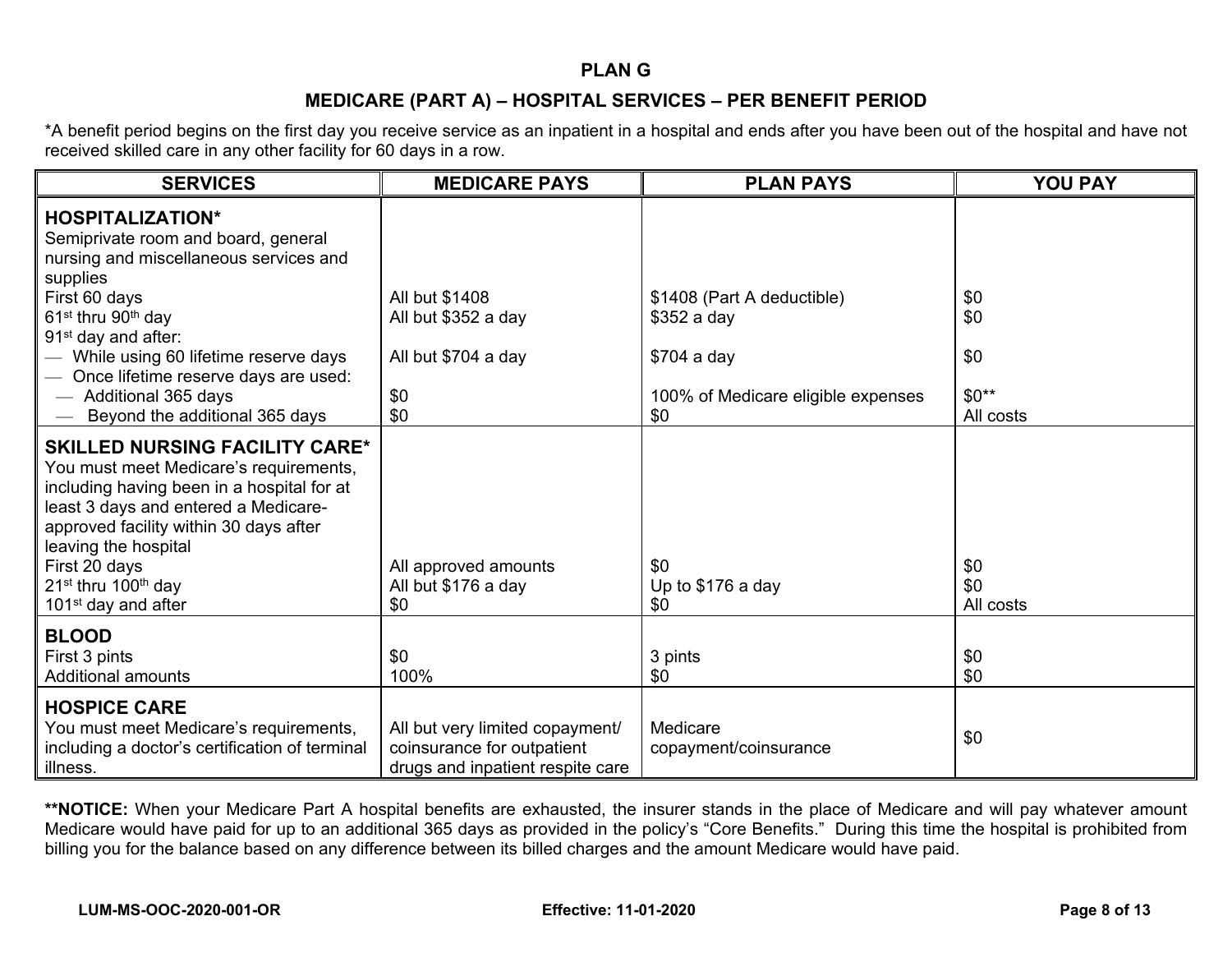### **PLAN G**

# **MEDICARE (PART B) – MEDICAL SERVICES-PER – CALENDAR YEAR**

\*Once you have been billed \$198 of Medicare-approved amounts for covered services (which are noted with an asterisk), your Part B deductible will have been met for the calendar year.

| <b>SERVICES</b>                              | <b>MEDICARE PAYS</b> | <b>PLAN PAYS</b> | <b>YOU PAY</b>            |
|----------------------------------------------|----------------------|------------------|---------------------------|
| <b>MEDICAL EXPENSES -</b>                    |                      |                  |                           |
| IN OR OUT OF THE HOSPITAL AND                |                      |                  |                           |
| <b>OUTPATIENT HOSPITAL TREATMENT,</b>        |                      |                  |                           |
| such as Physician's services, inpatient and  |                      |                  |                           |
| outpatient medical and surgical services and |                      |                  |                           |
| supplies, physical and speech therapy,       |                      |                  |                           |
| diagnostic tests, durable medical equipment, |                      |                  |                           |
| First \$198 of Medicare                      |                      |                  |                           |
| Approved Amounts*                            | \$0                  | \$0              | \$198 (Part B deductible) |
| <b>Remainder of Medicare</b>                 |                      |                  |                           |
| <b>Approved Amounts</b>                      | Generally 80%        | Generally 20%    | \$0                       |
| <b>PART B EXCESS CHARGES (Above</b>          |                      |                  |                           |
| <b>Medicare Approved Amounts)</b>            | \$0                  | 100%             | \$0                       |
| <b>BLOOD</b>                                 |                      |                  |                           |
| First 3 pints                                | \$0                  | All costs        | \$0                       |
| Next \$198 of Medicare Approved Amounts*     | \$0                  | \$0              | \$198 (Part B deductible) |
| Remainder of Medicare Approved Amounts       | 80%                  | 20%              | \$0                       |
| <b>CLINICAL LABORATORY SERVICES -</b>        |                      |                  |                           |
| <b>TESTS FOR DIAGNOSTIC SERVICES</b>         | 100%                 | \$0              | \$0                       |

(continued)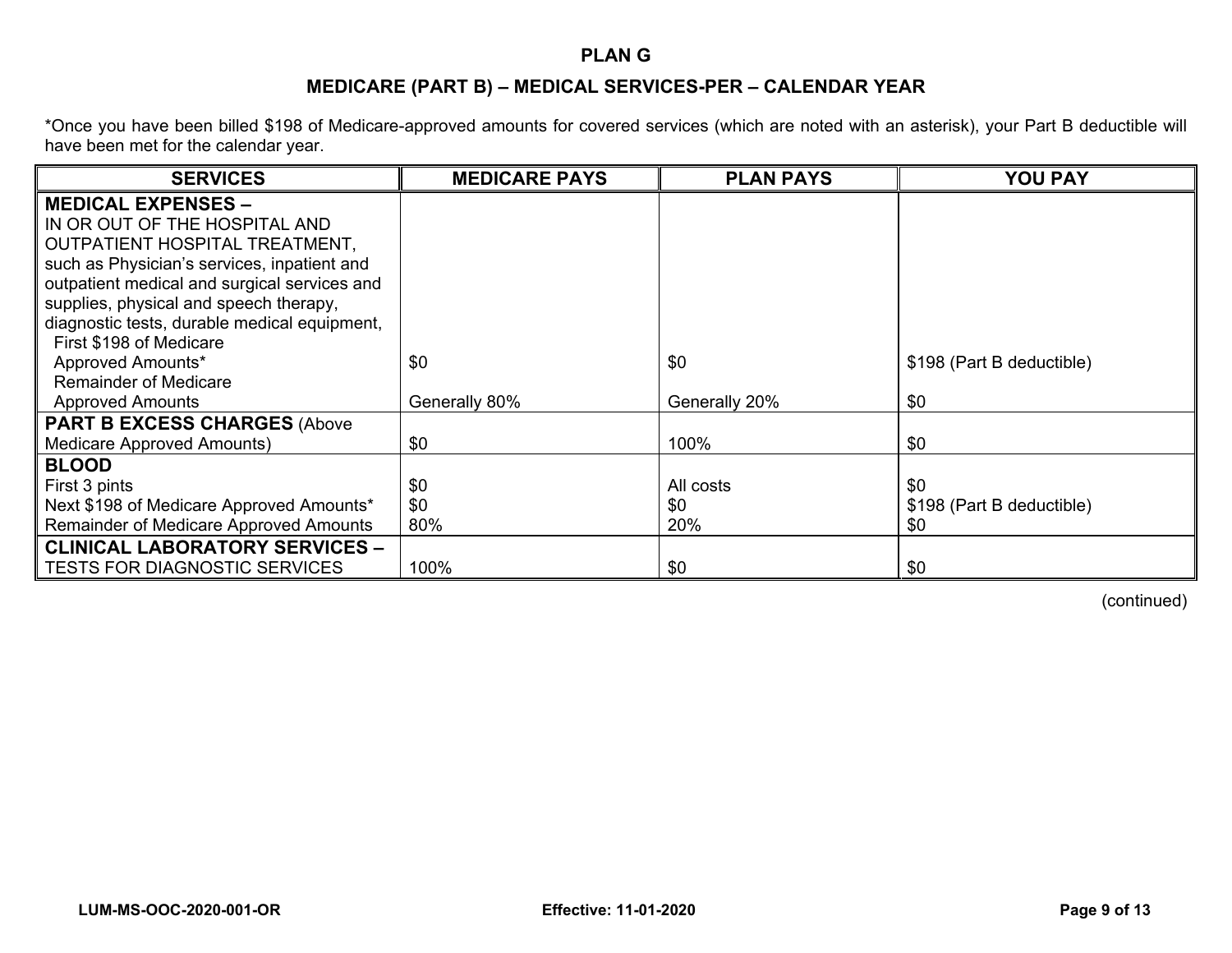#### **PLAN G**

#### **PARTS A & B**

| <b>SERVICES</b>                  | <b>MEDICARE PAYS</b> | <b>PLAN PAYS</b> | <b>YOU PAY</b>            |
|----------------------------------|----------------------|------------------|---------------------------|
| <b>HOME HEALTH CARE</b>          |                      |                  |                           |
| MEDICARE APPROVED SERVICES       |                      |                  |                           |
| Medically necessary skilled care |                      |                  |                           |
| services and medical supplies    | 100%                 | \$0              | \$0                       |
| Durable medical equipment        |                      |                  |                           |
| First \$198 of Medicare Approved |                      |                  |                           |
| Amounts*                         | \$0                  | \$0              | \$198 (Part B deductible) |
| <b>Remainder of Medicare</b>     |                      |                  |                           |
| <b>Approved Amounts</b>          | 80%                  | 20%              | \$0                       |

## **OTHER BENEFITS – NOT COVERED BY MEDICARE**

| <b>SERVICES</b>                                                                                                                         | <b>MEDICARE PAYS</b> | <b>PLAN PAYS</b>                                  | <b>YOU PAY</b>                                        |
|-----------------------------------------------------------------------------------------------------------------------------------------|----------------------|---------------------------------------------------|-------------------------------------------------------|
| <b>FOREIGN TRAVEL - NOT COVERED</b>                                                                                                     |                      |                                                   |                                                       |
| <b>BY MEDICARE</b><br>Medically necessary emergency care<br>services beginning during the first 60 days<br>of each trip outside the USA |                      |                                                   |                                                       |
| First \$250 each calendar year                                                                                                          | \$0                  | \$0                                               | \$250                                                 |
| <b>Remainder of Charges</b>                                                                                                             | \$0                  | 80% to a lifetime maximum<br>benefit of \$50,000. | 20% and amounts over the \$50,000<br>lifetime maximum |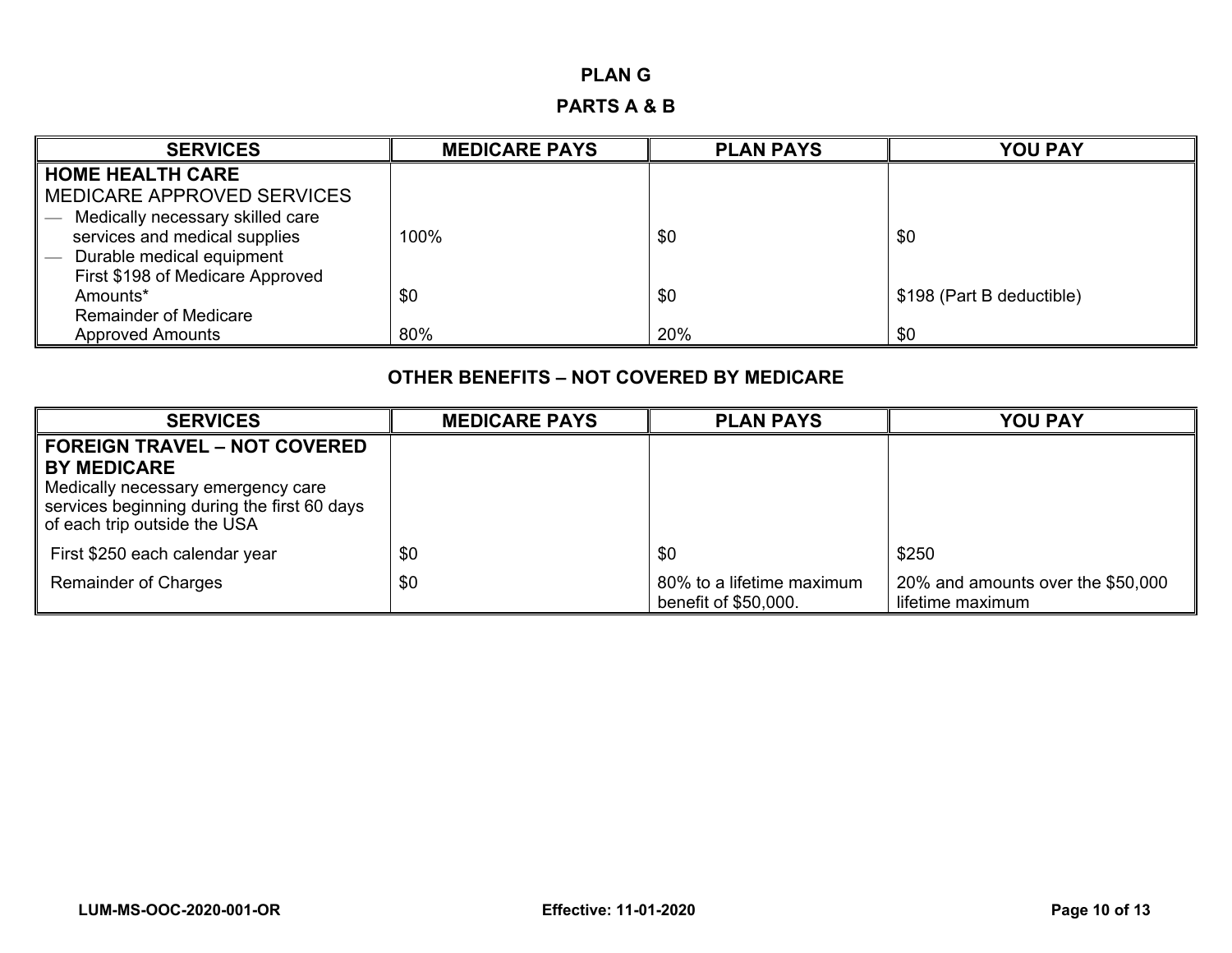#### **PLAN N**

# **MEDICARE (PART A) – HOSPITAL SERVICES – PER BENEFIT PERIOD**

\*A benefit period begins on the first day you receive service as an inpatient in a hospital and ends after you have been out of the hospital and have not received skilled care in any other facility for 60 days in a row.

| <b>SERVICES</b>                                                                                                                                                                                                                                                                                                                                                   | <b>MEDICARE PAYS</b>                                                                              | <b>PLAN PAYS</b>                                                                                      | <b>YOU PAY</b>                           |
|-------------------------------------------------------------------------------------------------------------------------------------------------------------------------------------------------------------------------------------------------------------------------------------------------------------------------------------------------------------------|---------------------------------------------------------------------------------------------------|-------------------------------------------------------------------------------------------------------|------------------------------------------|
| <b>HOSPITALIZATION*</b><br>Semiprivate room and board, general<br>nursing and miscellaneous services and<br>supplies<br>First 60 days<br>61 <sup>st</sup> thru 90 <sup>th</sup> day<br>91 <sup>st</sup> day and after:<br>While using 60 lifetime reserve days<br>Once lifetime reserve days are used:<br>- Additional 365 days<br>Beyond the additional 365 days | All but \$1408<br>All but \$352 a day<br>All but \$704 a day<br>\$0<br>\$0                        | \$1408 (Part A deductible)<br>\$352 a day<br>\$704 a day<br>100% of Medicare eligible expenses<br>\$0 | \$0<br>\$0<br>\$0<br>$$0**$<br>All costs |
| <b>SKILLED NURSING FACILITY CARE*</b><br>You must meet Medicare's requirements,<br>including having been in a hospital for at<br>least 3 days and entered a Medicare-<br>approved facility within 30 days after<br>leaving the hospital<br>First 20 days<br>21 <sup>st</sup> thru 100 <sup>th</sup> day<br>101 <sup>st</sup> day and after                        | All approved amounts<br>All but \$176 a day<br>\$0                                                | \$0<br>Up to \$176 a day<br>\$0                                                                       | \$0<br>\$0<br>All costs                  |
| <b>BLOOD</b><br>First 3 pints<br><b>Additional amounts</b>                                                                                                                                                                                                                                                                                                        | \$0<br>100%                                                                                       | 3 pints<br>\$0                                                                                        | \$0<br>\$0                               |
| <b>HOSPICE CARE</b><br>You must meet Medicare's requirements,<br>including a doctor's certification of terminal<br>illness.                                                                                                                                                                                                                                       | All but very limited copayment/<br>coinsurance for outpatient<br>drugs and inpatient respite care | Medicare<br>copayment/coinsurance                                                                     | \$0                                      |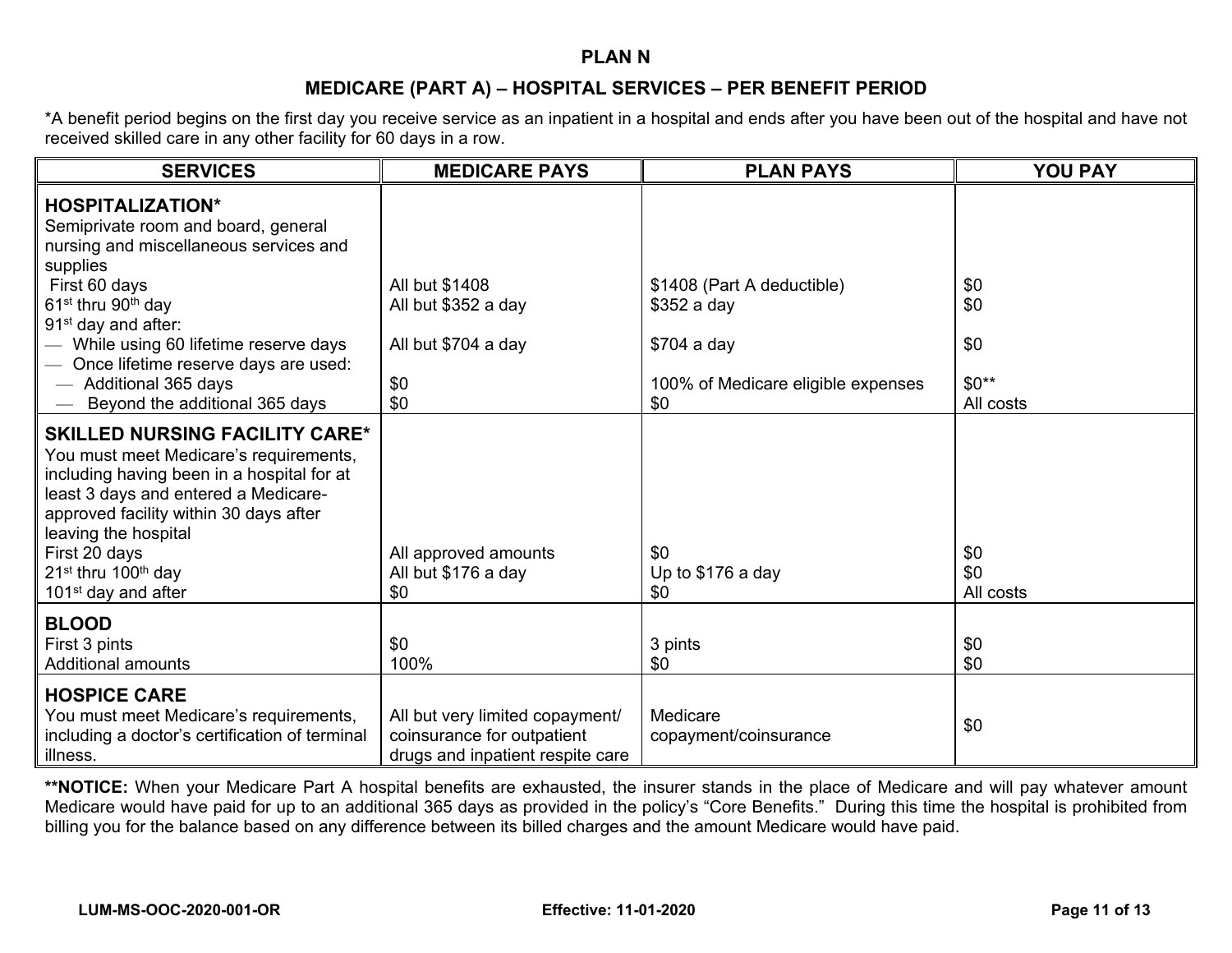## **PLAN N**

## **MEDICARE (PART B) – MEDICAL SERVICES – PER CALENDAR YEAR**

\*Once you have been billed \$198 of Medicare-approved amounts for covered services (which are noted with an asterisk), your Part B deductible will have been met for the calendar year.

| <b>SERVICES</b>                                                                                                                                                                                                                                                                              | <b>MEDICARE PAYS</b> | <b>PLAN PAYS</b>                                                                                                                                                                                                                                                    | <b>YOU PAY</b>                                                                                                                                                                                                                           |
|----------------------------------------------------------------------------------------------------------------------------------------------------------------------------------------------------------------------------------------------------------------------------------------------|----------------------|---------------------------------------------------------------------------------------------------------------------------------------------------------------------------------------------------------------------------------------------------------------------|------------------------------------------------------------------------------------------------------------------------------------------------------------------------------------------------------------------------------------------|
| <b>MEDICAL EXPENSES -</b><br>IN OR OUT OF THE HOSPITAL AND<br><b>OUTPATIENT HOSPITAL TREATMENT, such</b><br>as Physician's services, inpatient and<br>outpatient medical and surgical services and<br>supplies, physical and speech therapy,<br>diagnostic tests, durable medical equipment, |                      |                                                                                                                                                                                                                                                                     |                                                                                                                                                                                                                                          |
| First \$198 of Medicare<br>Approved Amounts*                                                                                                                                                                                                                                                 | \$0                  | \$0                                                                                                                                                                                                                                                                 | \$198 (Part B deductible)                                                                                                                                                                                                                |
| <b>Remainder of Medicare</b><br><b>Approved Amounts</b>                                                                                                                                                                                                                                      | Generally 80%        | Balance, other than up to \$20<br>per office visit and up to \$50<br>per emergency room visit. The<br>copayment of up to $$50$ is<br>waived if<br>the insured is<br>admitted to any hospital and<br>the emergency visit is covered<br>as a Medicare Part A expense. | Up to \$20 per office visit and up to<br>\$50 per emergency room visit. The<br>copayment of up to \$50 is waived if<br>the insured is admitted to any<br>hospital and the emergency visit is<br>covered as a Medicare Part A<br>expense. |
| <b>PART B EXCESS CHARGES</b>                                                                                                                                                                                                                                                                 |                      |                                                                                                                                                                                                                                                                     |                                                                                                                                                                                                                                          |
| (Above Medicare Approved Amounts)                                                                                                                                                                                                                                                            | \$0                  | \$0                                                                                                                                                                                                                                                                 | All costs                                                                                                                                                                                                                                |
| <b>BLOOD</b><br>First 3 pints<br>Next \$198 of Medicare Approved Amounts*<br>Remainder of Medicare Approved Amounts                                                                                                                                                                          | \$0<br>\$0<br>80%    | All costs<br>\$0<br>20%                                                                                                                                                                                                                                             | \$0<br>\$198 (Part B deductible)<br>\$0                                                                                                                                                                                                  |
| <b>CLINICAL LABORATORY SERVICES -</b><br><b>TESTS FOR DIAGNOSTIC SERVICES</b>                                                                                                                                                                                                                | 100%                 | \$0                                                                                                                                                                                                                                                                 | \$0                                                                                                                                                                                                                                      |

(continued)